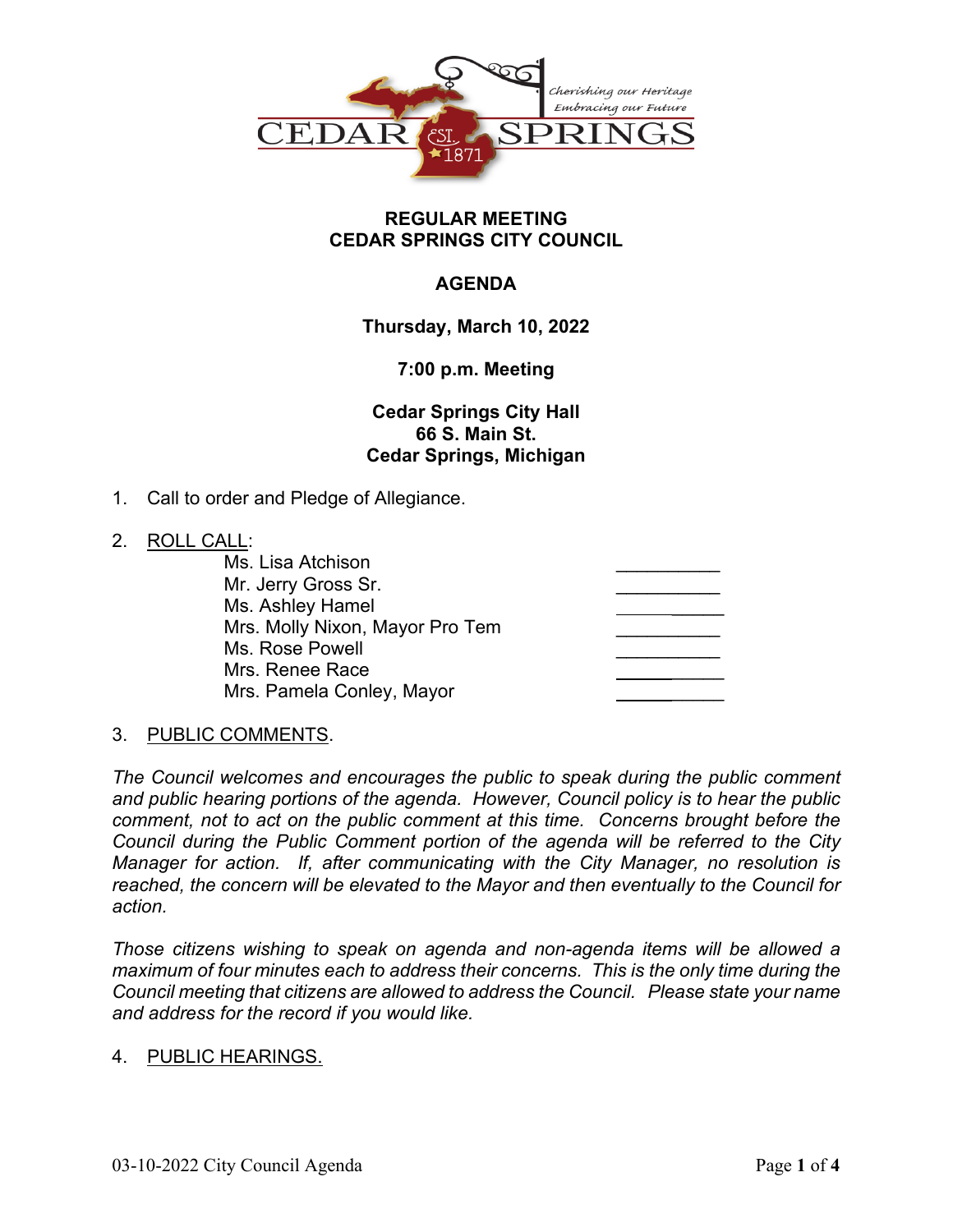- A. Resolution 2022-XX A RESOLUTION TO APPROVE SUBMITTING THE PROPOSED HEART OF CEDAR SPRINGS PARK IMPROVEMENTS PROJECT TO THE DEPARTMENT OF NATURAL RESOURCES AND TO COMMIT TO MATCHING FUNDING
- 5. ADOPTION OF AGENDA.

## 6. CONSENT AGENDA.

*Councilmembers may request that any or all items be removed from the Consent Agenda. A motion is then in order to adopt all items not removed from the Consent Agenda. Requesting the removal of an item from the Consent Agenda is a prerogative afforded each councilmember and does not require the support of other councilmembers.*

- A. Approval of the minutes of the Regular Meeting February 10, 2022.
- B. Approval of the Checks Paid Prior #s 46056 thru 46138 and Electronic Transfers totaling \$570079.57.
- C. Motion to Approve and Authorize the City Clerk to sign the Consumers Energy Authorization for in Standard Lighting Contract (Pioneer Trail & Tannenbaum Trail).

D.

- 7. ACTION ITEMS:
	- A. Motion to approve of the Red Hawk Drive Water Main Construction bid in an amount not to exceed \$218,871.50
		- i. Notice of Award Davis Construction
		- ii. Fishbeck recommendation on Notice of Award
		- iii. Bid Tab
		- iv. Red Hawk Utility Easement
			- i. Easement Map
	- B. Motion to approve \$1500.00 to the Cedar Springs Community Library for their proposed 6-week senior citizen programming
	- C. Motion to approve Resolution 2022-XX A RESOLUTION TO APPROVE SUBMITTING THE PROPOSED HEART OF CEDAR SPRINGS PARK IMPROVEMENTS PROJECT TO THE DEPARTMENT OF NATURAL RESOURCES AND TO COMMIT TO MATCHING FUNDING
		- i. Heart of Cedar Springs Park preliminary estimate of costs
		- ii. Heart of Cedar Springs Park Conceptual Plan D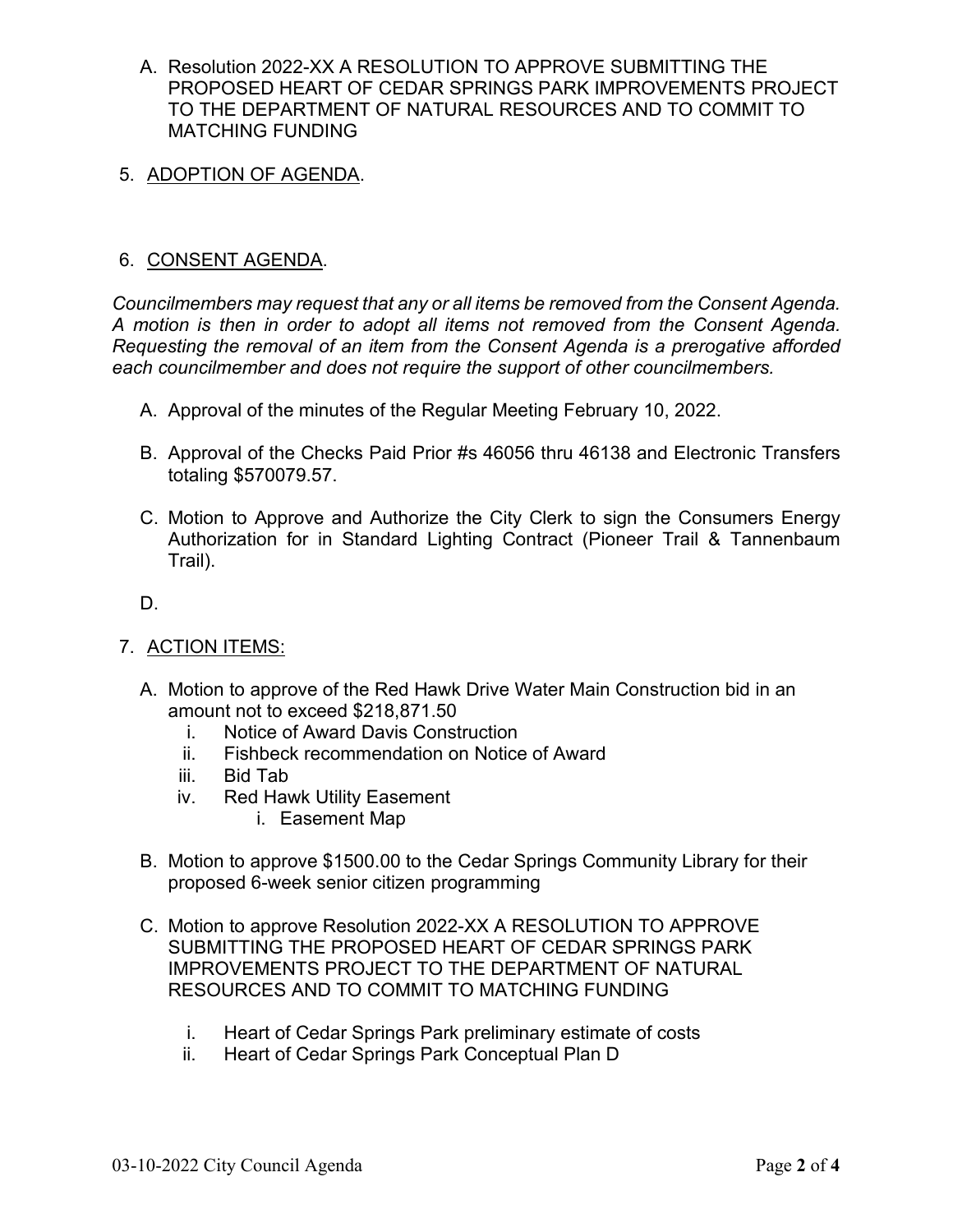- D. Motion to approve Resolution 2022-XX A RESOLUTION TO AUTHORIZE ISSUANCE OF GENERAL OBLIGATION LIMITED TAX BONDS, SERIES 2022 in an amount not to exceed \$700,000
	- i. Proposed 10-year bond information
	- ii. Proposed 15-year bond information
- E. Motion to approve of the Easter Extravaganza Community Event for April  $16<sup>th</sup>$ , 2022
- 8. DISCUSSION ITEMS:
	- A. Sidewalk Policy
		- i. Sidewalk Initial Volunteer Policy
	- B. An Ordinance To Amend Chapter 40, Section IV. Division 2 to Modify Sec. 40- 446 Of The Code Of Ordinances For The City Of Cedar Springs Entitled "Walls and Fences."- Second Reading
	- C. Non-Conforming Multi-Family Dwellings in R1 zoning district
		- i. Code Enforcer Memo
	- D. Curb Bumpouts
	- E. An Ordinance To Amend Chapter 32, Article III-Sidewalks, Division 2- Construction And Repair, Section 101 Through Section 104 Of The Code Of Ordinances For The City Of Cedar Springs – Second Reading.
	- F. Cedar Blitz Community Event Application for Mat 21st, 2022
	- G. 2022 Cedar Springs Social District Plan update

#### 9. COMMUNICATIONS:

- A. Community Event Calendar
- B. 2022 Calendar
- C. Reminder Budget Workshop Meeting March 17, 2022 at 6pm at City Hall <https://us02web.zoom.us/j/88393229515> Meeting ID: 883 9322 9515
- D. DDA 17 N. Main F/v Proposal
- E. Water/Wastewater System Cyber Security
- F. City Hall Accessibility Report
- G. Alpha Family Women's Center Community Event Application Approved June 18th, 2022